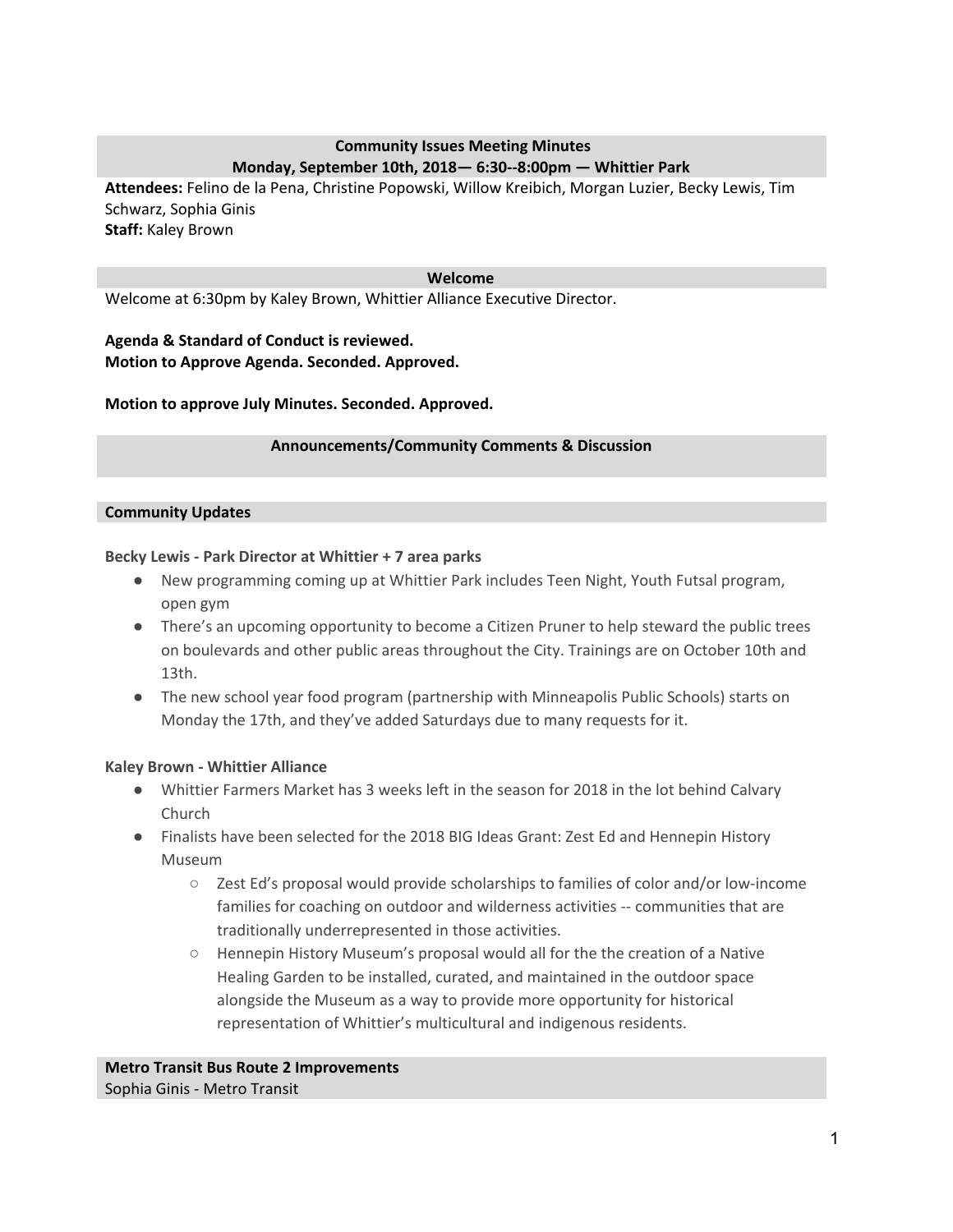- Route 2 is a highly utilized service, and they are hoping to use these improvements as a "pilot" to then model other frequent stop route improvements on
- Improvements will happen in 3 major sets: reducing the number of stops, adding transit signal priority to get through problem intersections, and overall schedule improvements
- They examined what stops made the most sense to close and found that they could still maintain stops within a ¼ mile walk, which is the standard they use for a reasonable distance
- October 13th is the rough date for starting implementation of the first two sets of improvements, but that isn't set in stone
	- $\circ$  They will have updates on their website and will be announcing the changes to Route 2 riders in the coming weeks.

### **Minneapolis Elections and Voter Services** Tim Schwarz - City of Minneapolis

- The Minneapolis Elections and Voter Services or Minneapolis 311 will have all info on upcoming events and all-things elections-related
- The County and the City split duties on voter registration, election judges, precincts, campaign finance; the Secretary of State manages voter canvassing
- The Whittier Neighborhood contains wards 10-7, 10-8, 10-9, and 10-10
- There was a huge surge in younger voters in Whittier in the 2018 primary this spring -- roughly 38--40% of eligible voters cast a vote
- The early voting site in downtown Minneapolis open 46 days prior to the elections on Sept. 21st (217 S 3rd Avenue)
- They hope to have more 7-day early voting sites open in the south, west, and east regions of the city
- Election Judges get paid \$17.75 per hour; there is a paid, 3-hour training, and each judge must commit to a minimum of 8 hours on election day; the full 16 hours is preferred
- They also allow student judges (unpaid) for those 16 and older who want to be involved and learn the process; judges 18+ get paid
- Elections and Voter Services has started a new program that hasn't yet been widely publicized where they partner with nonprofit organizations to recruit election judges
	- $\circ$  The nonprofit secures 10 people to donate the full 16 hours of their time as a judge, and the nonprofit will be paid \$130 per person; a total of \$1,300 raised for the organization on the day

# **Lyn-Lake Parking Committee Update**

Morgan Luzier - Lyn-Lake Parking Committee Chair

● The parking lot on Garfield Ave behind Fuji-Ya and the Jungle Theater has been paid on a 20 year bond by business owners in Lyn-Lake; at the end of this year, the bond will be paid in full